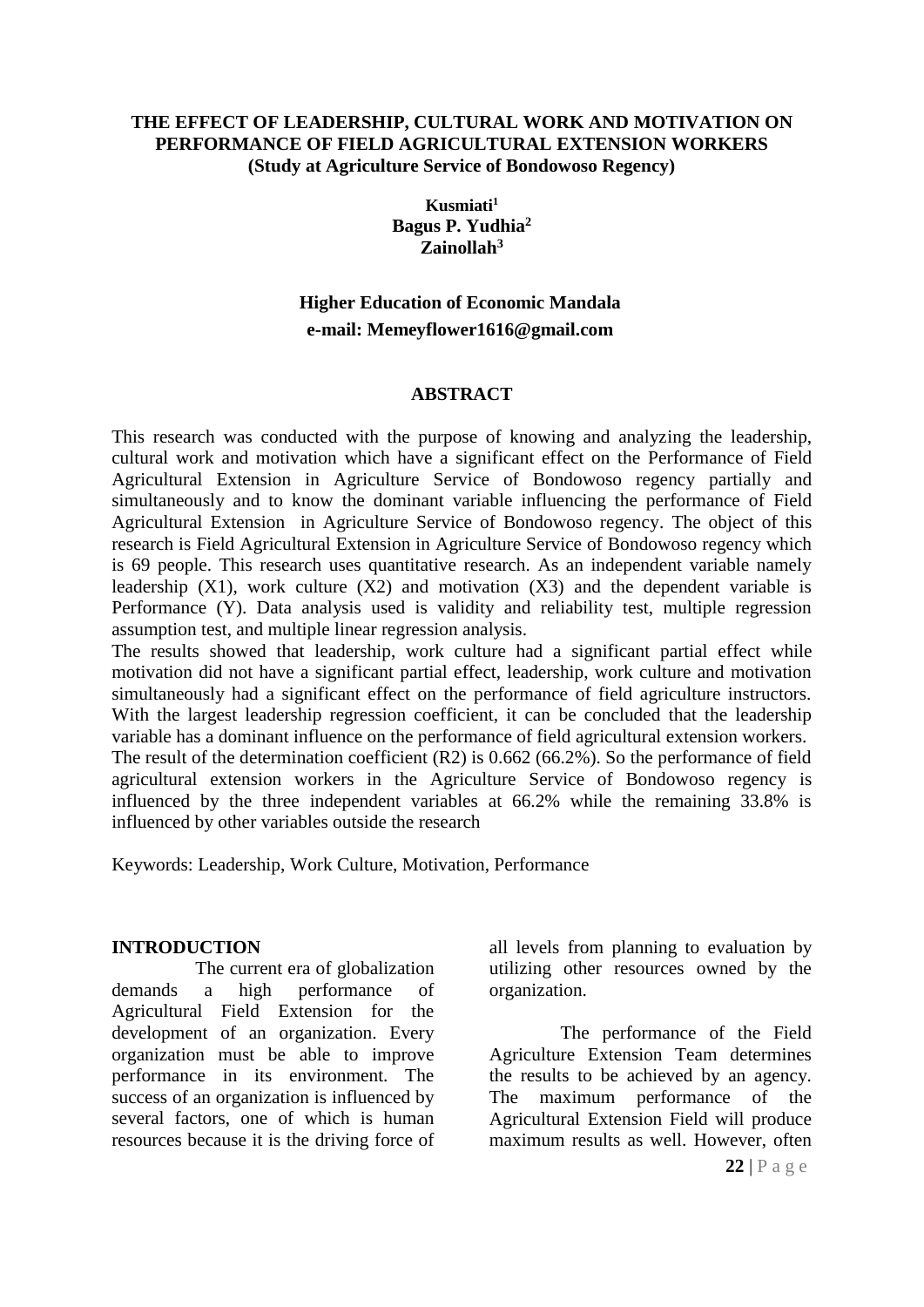the Field Agricultural Extension Workers who do not work optimally are influenced by several factors, thus preventing the Agricultural Field Extension to perform optimally. According to Mas'ud (2004), performance is the achievement of the effort that has been done which can be measured by certain indicators (individual performance and organizational performance). Thus the problem of employee performance is also related to the problem of the ability of people to develop themselves in order to be able to work towards the goals desired by the organization. In discussing success or performance one needs to establish a certain measure to assess whether the organization has performance

In Law No. 16 of 2006 concerning the Agricultural, Fisheries and Forestry extension system, stated that the development of agriculture, fisheries and sustainable forestry is a must to meet the needs of food, shelter and industrial raw materials; expanding employment and field work; improving people's welfare, especially farmers, planters, breeders, fishermen, fish cultivators, fish processors, and communities in and around forest areas; alleviate people from poverty, especially in rural areas; increase national income; and safeguarding the environment; Whereas to further enhance the role of the agriculture, fisheries and forestry sectors, quality, reliable human resources and managerial, entrepreneurial, and business organization capabilities are needed so that the actors of agricultural, fishery and forestry development are able to build businesses from upstream to downstream that are empowered. highly competitive and able to participate in conserving forests and the environment in line with the principles of sustainable development. But in reality, not all extension workers have the skills, skills and morale as stated in the law. There are

many factors that can affect performance, including: leadership, motivation, work environment, incentives, work culture, communication, agricultural extension counseling, training and many others. All of these factors must have influenced the dominant and some not. This can be understood because each individual instructor has a different educational background, experience, motivation, basic abilities, and other things, which ultimately affect their performance. Therefore the presence of a leader who is able to motivate, equate perception, unify vision and mission, is needed. Becoming a good leader needs to be filled with requirements that involve several aspects such as physicality, knowledge, skills, attitudes, and certain personalities. A leader must successfully manage the resources possessed in an organization, including in managing its human resources. The management of human resources in question is that must be able to unite the perceptions or perspectives of employees and leaders to achieve goals, including a leader providing compensation, work motivation, direction and good coordination. In addition the leader must have a good leadership spirit towards the employee.

According to Rivai (2008), the definition of leadership broadly includes the process of influencing in determining organizational goals, motivating followers' behavior to achieve goals, influencing to improve their groups and culture. Besides that it also influences the interpretation of the events of his followers, organizing and activities to achieve goals, maintaining cooperative relationships and group work, obtaining support and cooperation from people outside the group or organization.

Field Agriculture Extension (PPL) as a development communicator is expected to be able to do multitasking, as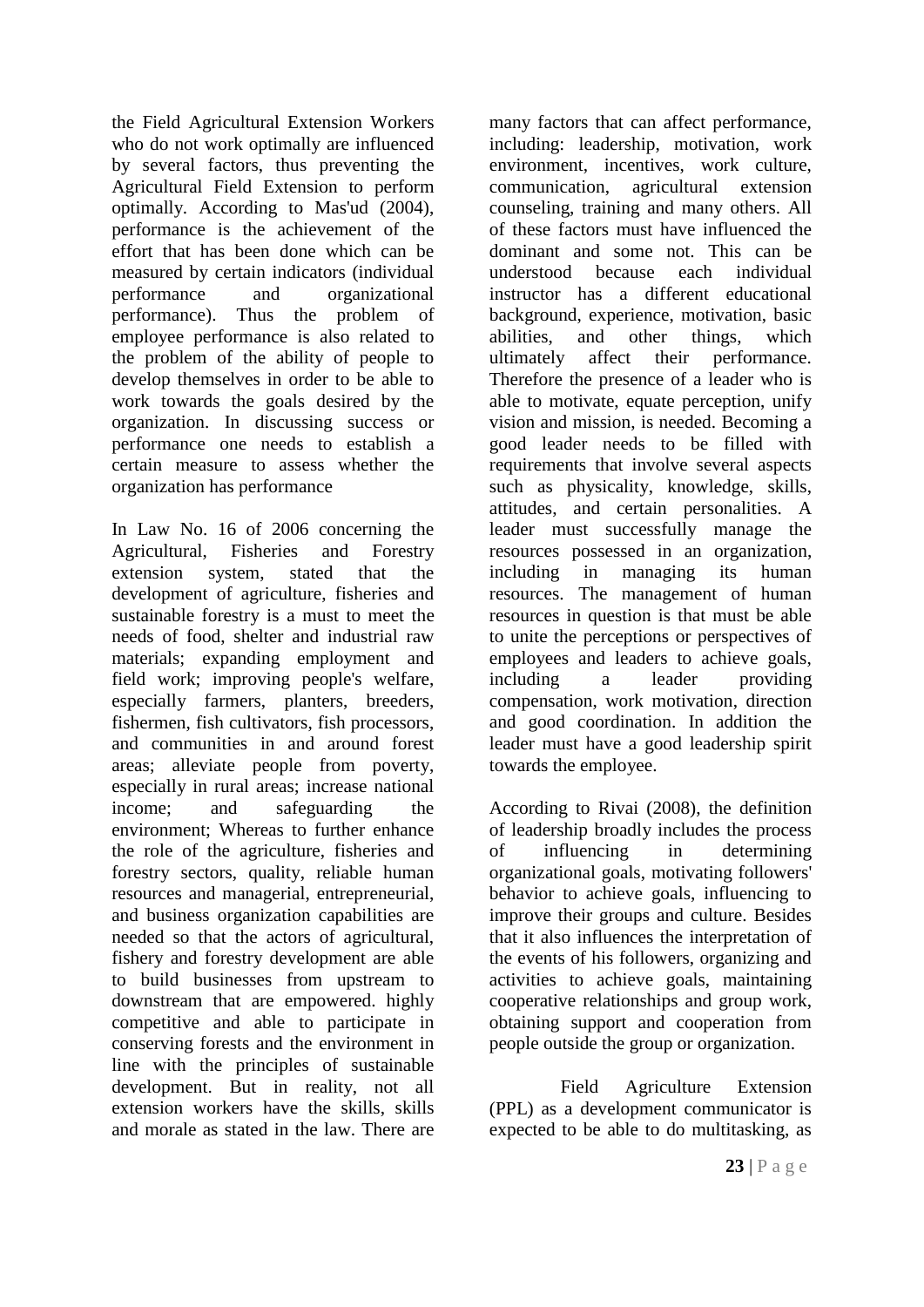agricultural extension, mentor, advisor, information delivery and the farmer's partner. Therefore, improving the performance of PPL is very important in maintaining the continuity of extension programs at the field level. This is closely related to motivation and job satisfaction that can be obtained by agricultural extension workers. Some studies of extension workers suggest that their performance is relatively low. According to Widiyati (2000), motivated workers will use 80-90% of their ability to work (in average). And those who are not motivated only use 20-30% of their ability to work.

According to Herzberg's two-factor theory in Stoner and Freeman (1992), there are two factors that influence a person's motivation at work: First is the intrinsic factor which includes elements of achievement, recognition, work, and responsibilities; Second are extrinsic factors including administration and policy, supervision, salaries and rewards, interpersonal relationships, working conditions and status. A person's motivation in work has to do with job satisfaction and work productivity. Job satisfaction is influenced by psychological, social, physical, and financial factors. While work productivity is influenced by education and training, skills, technology, work environment, work discipline, and remuneration received.

Work culture can be formed from a routine when working. A work culture can be used to bind employees through formal or unwritten rules. By standardizing work culture, as a reference for the applicable rules or regulations, the leaders and employees will indirectly be bound so that they can form attitudes and behavior in accordance with the vision / mission and strategy of the company / school. The formation process will ultimately produce professional leaders and employees who

have high integrity. Budi Paramita (Taliziduhu Ndraha, 2005: 208), argues that work culture as a group of basic thoughts or mental programs that can be used to improve work efficiency and human cooperation owned by a group of people. Gering and Tri (2001: 7) argue that work culture is a philosophy based on the view of life as values that become the nature, habits and also the drivers that are cultivated in a group and reflected in the attitude to behavior, ideals, opinions, views and actions that manifest as work.

Many ways are carried out by the agency in an effort to improve the performance of its Agricultural Extension Field Workers, for example by paying attention to whether there is motivation within the Field Agricultural Extension Worker, the Field Agricultural Extension job satisfaction and its supportive work environment. Motivating the Field Agricultural Extension worker is one of the leaders duties. It is not only they have to know how to grow motivation in general, but they also have to be able to invite the Field Agricultural Extension how to grow the motivation in order to be able to apply it. According to Sutrisno (2011), motivation is a factor that encourages a person to do a certain activity, therefore motivation is often interpreted as a driving factor for a person's behavior. Every activity carried out by a person must have a factor that drives the activity.

The phenomenon that becomes a problem in the Agriculture Service is that not all Field Agricultural Extension Workers have the expected performance, both in quality, quantity and efficiency of their working time in realizing the vision and mission itself. Firm leadership is also not enough to improve the performance of this unit. This can be seen when there are new leaders who also change policies so that it will affect the performance of the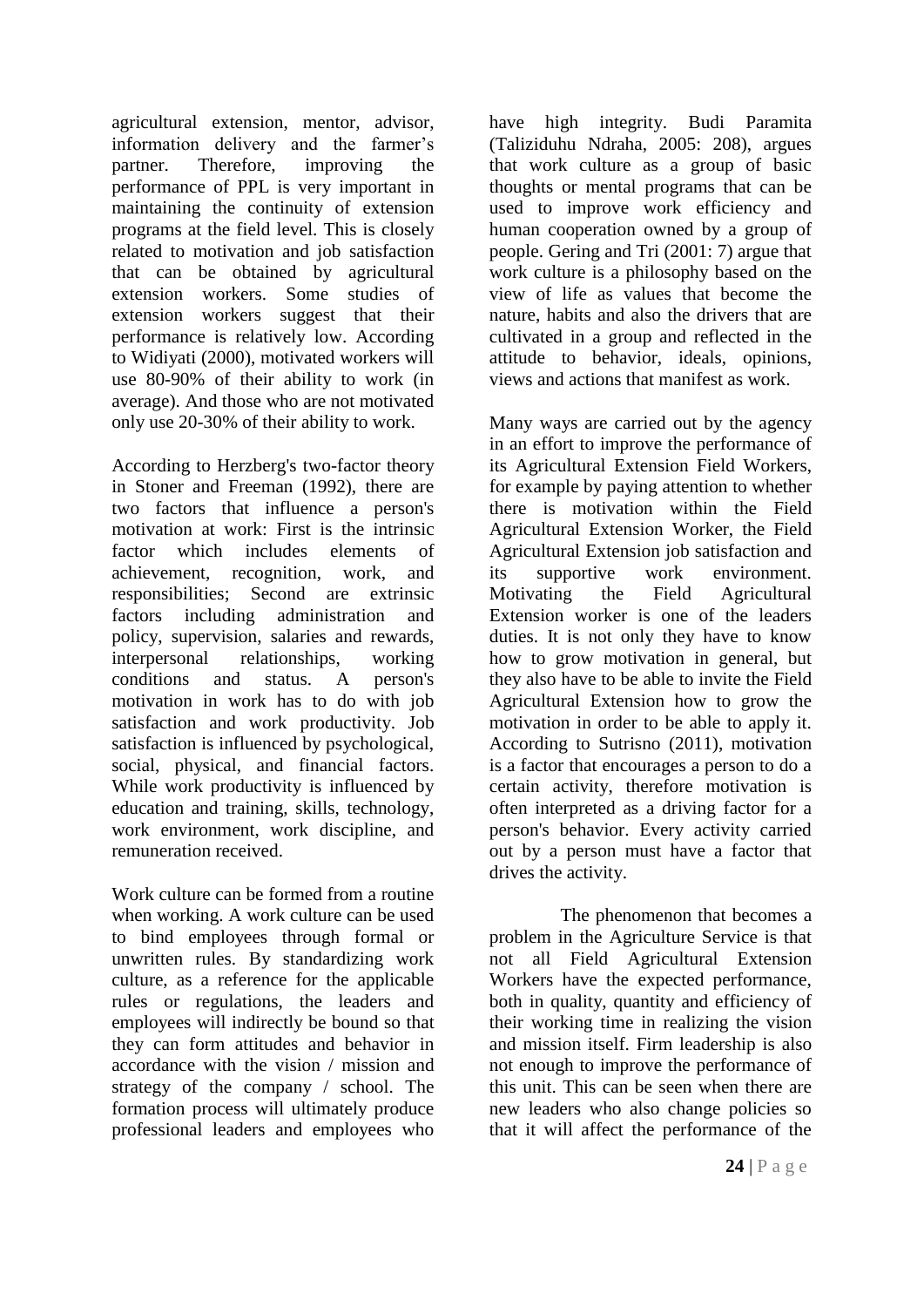worker/instructor. Some extension workers have shown good performance along with the change of leadership, but there are also those whose performance is not as expected, the lack of timely agricultural extension workers in completing work and so on indicates the performance of the agricultural extension worker is not yet optimal. In addition, there is an impetus that is less than in the Agricultural Extension Field that will have an impact on its performance. This is related to the lack of motivation of the Field Agricultural Extension and there is also a high motivation both inside and outside of the Field Agricultural Extension itself, so that the performance of the Field Agricultural Extension worker who has less motivation will decrease. These three factors have a greater influence on the performance of the Field Agricultural Extension on Agriculture Service unit compared to other factors such as commitment, work environment and so on.

Based on the research gap and the phenomena that have been described, this study discusses the influence of leadership, work culture and motivation on the performance of the Field Agricultural Extension of the Agriculture Service unit of Bondowoso Regency.

From the background of the problem, it can be compiled the formulation of the problem in this study, namely: (1) Does leadership, work culture and motivation have a significant partial effect on the performance of Field Agricultural Extension Workers at the Agriculture Service of Bondowoso Regency? (2) Does leadership, work culture and motivation have a significant and simultaneous effect on the performance of the Field Agricultural Extension at the Agriculture Service of Bondowoso Regency? (3) Which is the dominant influence on the performance of the Field Agricultural Extension in the Agriculture Service of Bondowoso Regency?

Based on the formulation of the above problems, the general purpose of this research is: (1) to determine and analyze the significant influence of leadership, work culture and motivation partially on the performance of the Field Agricultural Extension at the Agriculture Service of Bondowoso regency, (2) to determine the influence and significant analysis of leadership, work culture and motivation simultaneously on the performance of the Field Agricultural Extension at the Agriculture Service of Bondowoso regency, (3) To find out the most dominant variables on the performance of the Field Agricultural Extension at the Agriculture Service of Bondowoso regency.

This research is expected to have the following uses: (1) to develop science and knowledge in the field of Human Resource management, so that it will be beneficial for the Master of Management program in the form of information and references in the field of educational institutions, (2) for the Agriculture Service it is useful to know how much difference the performance of agricultural extension workers which is related to the assessment of leadership, work culture, motivation and performance of Field Agricultural Extension workers, (3) for Field Agricultural Extension workers it can be used as a reference to improve the quality of performance.s

# **Leadership**

Leadership is a way used by a leader in influencing the behavior of others. Leadership is a behavior norm used by someone when the person tries to influence the behavior of others. Each of these styles has advantages and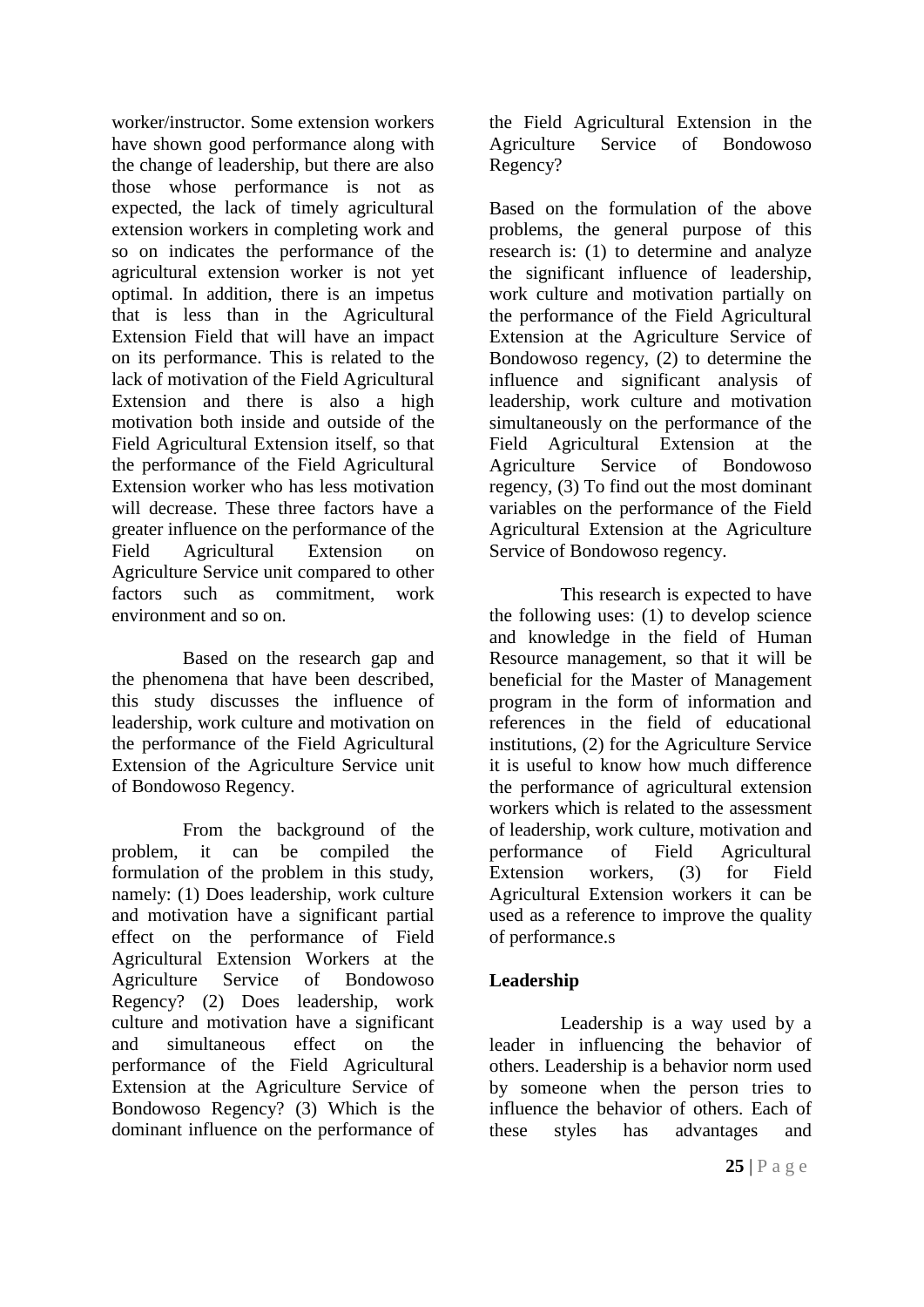disadvantages. A leader will use leadership according to his abilities and personality (Sukarno Marzuki, 2002).

The leadership review was conducted at the University of Michigan Research Center, with the aim: locating the characteristics of leadership behaviors that seem to be associated with a measure of performance effectiveness. Through research it is identified two different leadership, referred to as job-centered, task-oriented and employee-centered oriented towards people / employees. According to Hasibuan (2005), Leadership is: a. Authoritarian Leadership; b. Participatory Leadership; c. Delegative Leadership

# **Work Culture**

Work culture is a philosophy based on a view of life that is coming from values that become traits, habits, and also the drivers that are cultivated in a group that is reflected in the attitude to behavior, ideals, opinions, views, and actions that manifest as work / workers (Gering, Supriyadi, and Triguno, 2001: 7). Budi Paramita (Taliziduhu Ndraha, 2005: 208), argues that work culture as a group of basic thoughts or mental programs that can be used to improve work efficiency and human cooperation owned by a group of people.

# **Motivation**

According to Gibson (2007: 185), motivation is "The force that encourages a field agricultural extension

worker who raises and directs behavior". In this case motivation can be concluded as a series of activities to provide encouragement not only to others but also to someone itself. From some understanding of motivation, it can be concluded that motivation is an impulse that arises and is able to move itself as a step to achieve the desired goal. From some definitions that have been described previously it can be explained that motivation can be measured through indicators, including: (1) job enrichment, (2) participation, (3) management results, (4) manager multiplier, (5) mind power, (6 ) realistic human relations, (7) environment, (8) working hours, (9) criticism.

# **Performance**

Accoring to Rizky (2013), performance is the work of an employee or employee during a certain period compared to various possibilities, such as the target standard, target, or predetermined criteria and mutually agreed upon. If employees do not do their work, an organization will fail. Human behavior, level and quality of work are determined by a number of individual and environmental variables. According to Wibowo (2012), performance is about doing work and the results achieved from the job. Performance is about what is done and how to do it.

Based on this, a framework of thought can be arranged as follows:



**26** | P a g e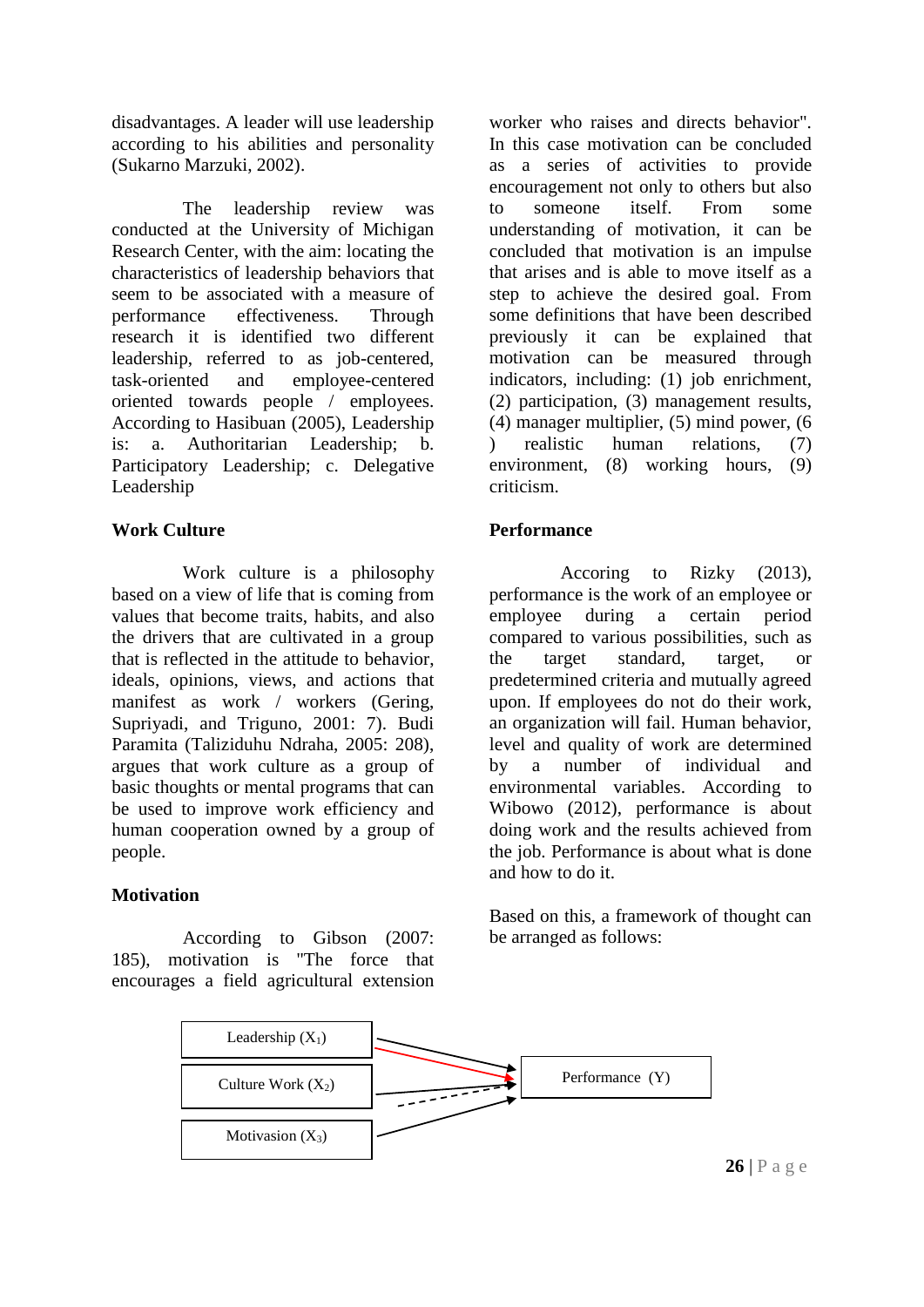Information :

 $\longrightarrow$  = By partial  $\text{---}$  = By simultaneous  $\rightarrow$  = Dominant

# **Hypothesis**

The research hypotheses are as follows: (1) Leadership, work culture and motivation have partial effect on the performance of Field Agricultural Extension Workers at the Agriculture Service of Bondowoso regency, (2) Leadership, work culture and motivation simultaneously influence the performance of Field Agricultural Extension Workers at the Agriculture Service of Bondowoso regency, (3) Leadership has a dominant influence on the performance of Field Agricultural Extension Workers at the Agriculture Service of Bondowoso regency

# **RESEARCH METHODS**

This type of research is causality research. According to Ferdinand (2006), causality research is a study that seeks clarity and form of causal relationships between several concepts and several variables or several strategies developed in management. In this study the population was all civil servant agricultural extension workers who worked in the office of the Bondowoso Agriculture Service office, amounting to 69 employees. Determination of sampling is determined using saturated sampling techniques. Saturated sampling is a sample determination technique if all members of the population are used as samples. This is often done if the population is relatively small. Another term for saturated samples is a census. The reason for using this census method is to make the research more representative, so that the research is more objective. The population and sample in this study are the same, namely all PNS agricultural extension workers who work in the office of the Bondowoso Agriculture Service Office, totaling 69 employees. so that the census sample method is used (Total Sampling).

In this study primary and secondary data sources were obtained from: (1) primary sources were obtained directly from respondents, in this case the respondent in question was an employee of the Field Agricultural Extension office of Bondowoso regency. Data from primary sources in this study were obtained by giving questionnaires to respondents. Data from questionnaires will be analyzed later in this study, (2) secondary sources are obtained from the literature related to research and data from the office of the Agriculture office of Bondowoso Regency. Data collection methods used in the study are as follows: (1) Questionnaire (questionnaire) in the form of an open questionnaire filled by respondents.

# **Research Variables and Operational Definition of Variables**

In this study there are five variables consisting of three variables X and one variable Y namely:

1. Leadership (X1)

Leadership is the process of influencing others, both within the organization and outside the organization to achieve the desired goals in certain situations and conditions (Rivai, 2008)

The indicator used consists of: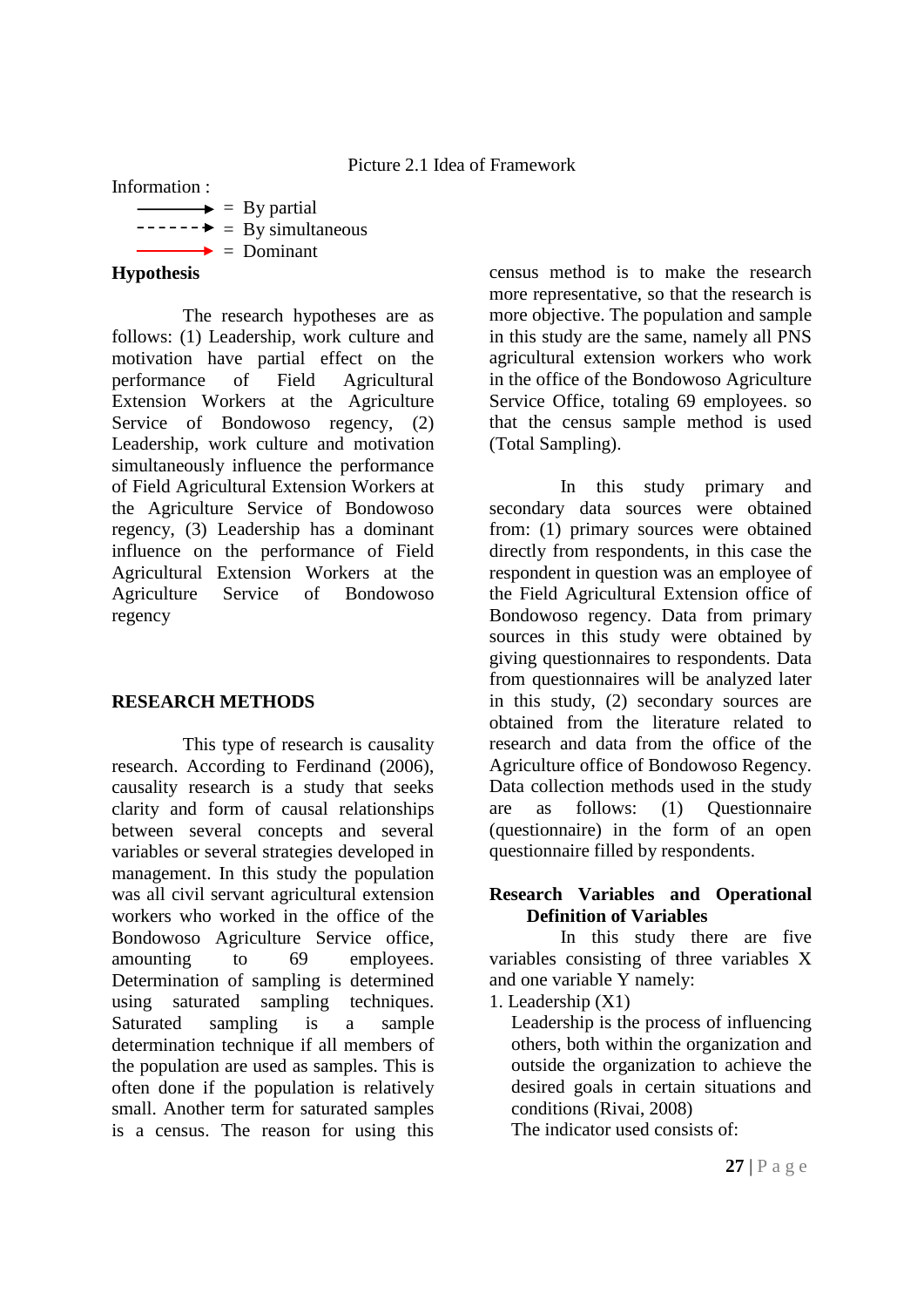a. Oriented to task completeness

- b. Oriented to subordinates
- 2. Work Culture (X2)

Measurement indicators on work culture refer to the opinions of Ndraha (2005: 209) which in this study focused on attitudes and behavior

The indicator used consists of:

- a. Assumption about work
- b. Attitude towards work
- c. Behavior at work
- d. Environment and work tools
- e. Work ethic
- 3. Motivation (X3)

Motivation is a concept that describes the strengths that exist in an individual to initiate and direct behavior (Gibson, Ivancevic and Donelly in Pupuh and Suryana, 2012)

The indicator used consists of:

- a. Intrinsic
- b. Extrinsic
- 4. Employee Performance (Y)

Performance is the achievement or achievement of a person with regard to the tasks assigned to him (Marwansyah, 2010).

The indicators used are:

- a. Quantity
- b. Quality
- c. Punctuality

# **Data analysis method**

Before processing further data, the questionnaire is tested first, which is testing the validity and reliability test. Measurement of validity and reliability is absolutely done, because if the instrument used is invalid and reliable, then the results of the research will not be valid and reliable.

1. Validity Test

Validity test is used to measure whether a questionnaire is valid or not. According to Sugiyono (2012: 121) "The instrument is said to be valid means showing the measuring instrument used to get the data valid. Valid means that the instrument can be used to measure what should be measured ". Validity test is done by calculating the correlation value (r) between scores on each question with a total score.

2. Reliability Test

Reliability test is a test to ascertain whether the research questionnaire will be used to collect reliable research variables or not. The questionnaire is said to be reliable if the questionnaire is repeated, it will get the same results. The reliability test is done by calculating Spearman Brown.

# **Assumption Test of Multiple Linear Regression**

Assumption test of multiple linear regression is a test that is used to avoid any deviation from the basic assumptions of the linear regression function used. (Santoso, 2001). The use of regression analysis as an analytical model must meet the classical assumptions so that a linear estimator is not biased or accurate. The classical assumptions tested in this study for the fulfillment of unbiased estimators consist of normality, linearity and heteroscedasticity.

# **ANALYSIS AND DISCUSSION Validity and Reliability Test Analysis**

1. Validity Test

The results of the validity test show that all question items are significantly correlated with indicators, and the indicators also correlate significantly with variables, indicated by the value of r count> r table. Significant correlation between items and indicators shows that the items used can measure indicators, while indicators are significantly correlated with variables indicating that the indicators used are able to measure the variables studied, the instruments used are able to measure the variables studied so that all question items are declared valid.

2. Test Reliability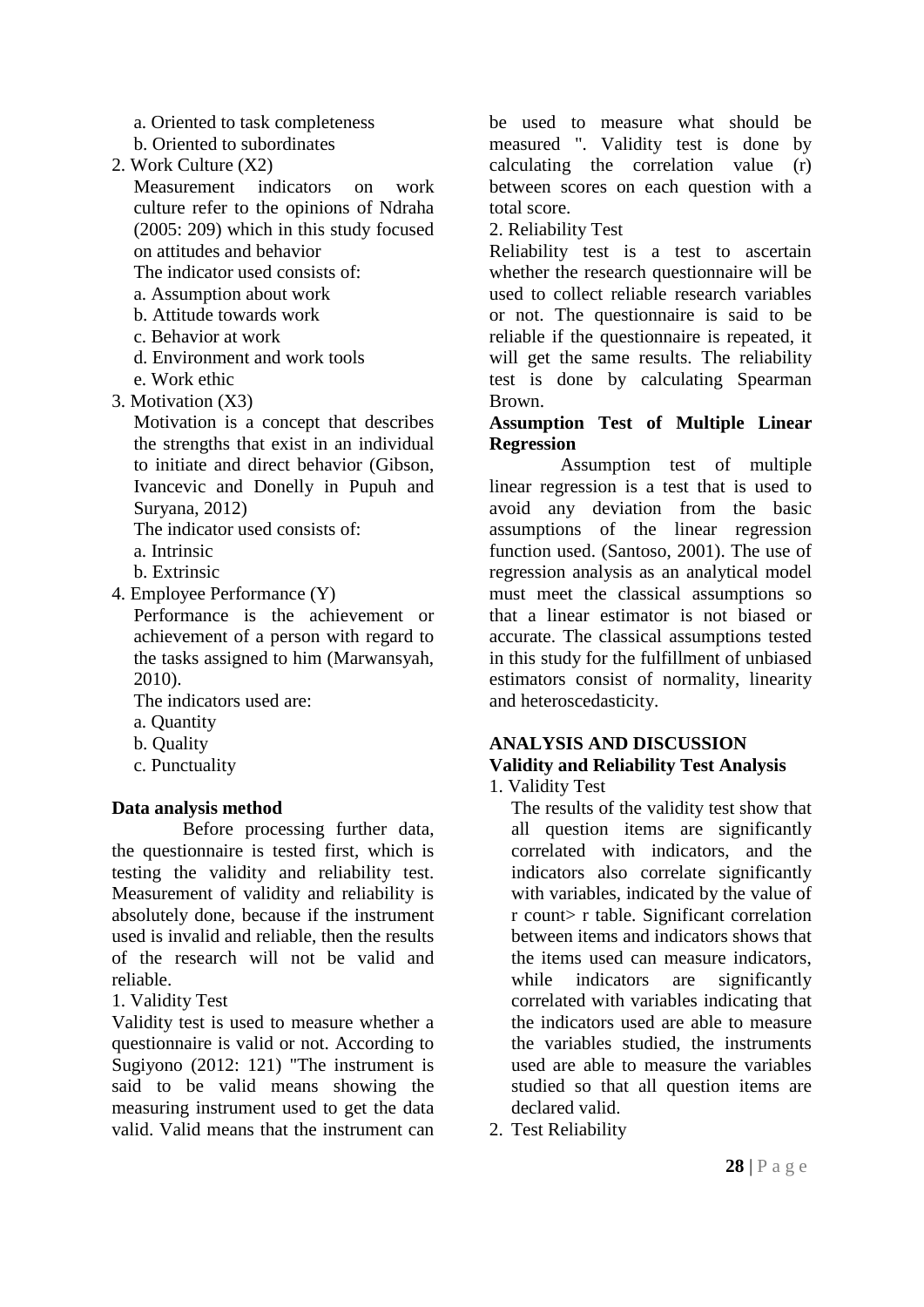The reliability test results obtained reliability coefficient values greater than 0.6. In accordance with the opinion (Nurgiyantoro, 2000) that the question is declared reliable (reliable) if the Cronbach Alpha value is greater than 0.6. So it can be stated that all

statements in the questionnaire are reliable.

## **Classical Assumption Test Results**

## 1. Normality Test

This normality test aims to find out whether in the regression model proposed in the study, the residual variable is normally distributed or not.

| Table 4.1              |
|------------------------|
| Normality test results |

| One-Sample Kolmogorov-Smirnov Test |                |                  |         |           |         |  |  |  |  |
|------------------------------------|----------------|------------------|---------|-----------|---------|--|--|--|--|
|                                    |                | Kepemim<br>pinan | Buday a | Motiv asi | Kinerja |  |  |  |  |
| N                                  |                | 69               | 69      | 69        | 69      |  |  |  |  |
| Normal Parameters a,b              | Mean           | 39,80            | 39.04   | 39,86     | 39,12   |  |  |  |  |
|                                    | Std. Deviation | 4,507            | 5,242   | 4,099     | 6,857   |  |  |  |  |
| Most Extreme                       | Absolute       | , 127            | .105    | .128      | ,161    |  |  |  |  |
| <b>Differences</b>                 | Positiv e      | ,055             | .063    | ,062      | ,096    |  |  |  |  |
|                                    | Negative       | $-127$           | $-105$  | $-128$    | $-161$  |  |  |  |  |
| Kolmogorov-Smirnov Z               |                | 1,052            | .875    | 1,059     | 1,341   |  |  |  |  |
| Asymp. Sig. (2-tailed)             |                | .218             | .428    | ,212      | ,055    |  |  |  |  |

a. Test distribution is Normal.

b. Calculated from data.

Source: Primary data, 2017

In Kolmogorov-Smirnov test above, it can be seen that the significance of all variables is above the  $\alpha$  (standard error) of 0.05 where leadership variables have a significance value of 0.218 (above 0.05), work culture variables of 0.428 (above 0.05), Variable of motivation equal to 0,212 (above 0,05), and performance variable equal to 0,055

(above 0,05) This proves that data from variables under study have normal distribution and can be continued for other test

2. Linearity Test

Linearity test aims to determine whether two variables have a linear or not significant relationship

| Table 4.2             |
|-----------------------|
| <b>Linearity Test</b> |

**ANOVA Table**

|                        |                      |                          | Sum of<br>Squares | df | Mean Square |         | Sig. |
|------------------------|----------------------|--------------------------|-------------------|----|-------------|---------|------|
| Kinerja * Kepemimpinan | <b>Between</b>       | (Combined)               | 2450,514          | 18 | 136,140     | 9.118   | ,000 |
| Groups                 |                      | Linearity                | 2023,173          |    | 2023, 173   | 135.500 | ,000 |
|                        |                      | Deviation from Linearity | 427,341           | 17 | 25,138      | 1,684   | ,078 |
|                        | <b>Within Groups</b> |                          | 746.558           | 50 | 14,931      |         |      |
|                        | Total                |                          | 3197.072          | 68 |             |         |      |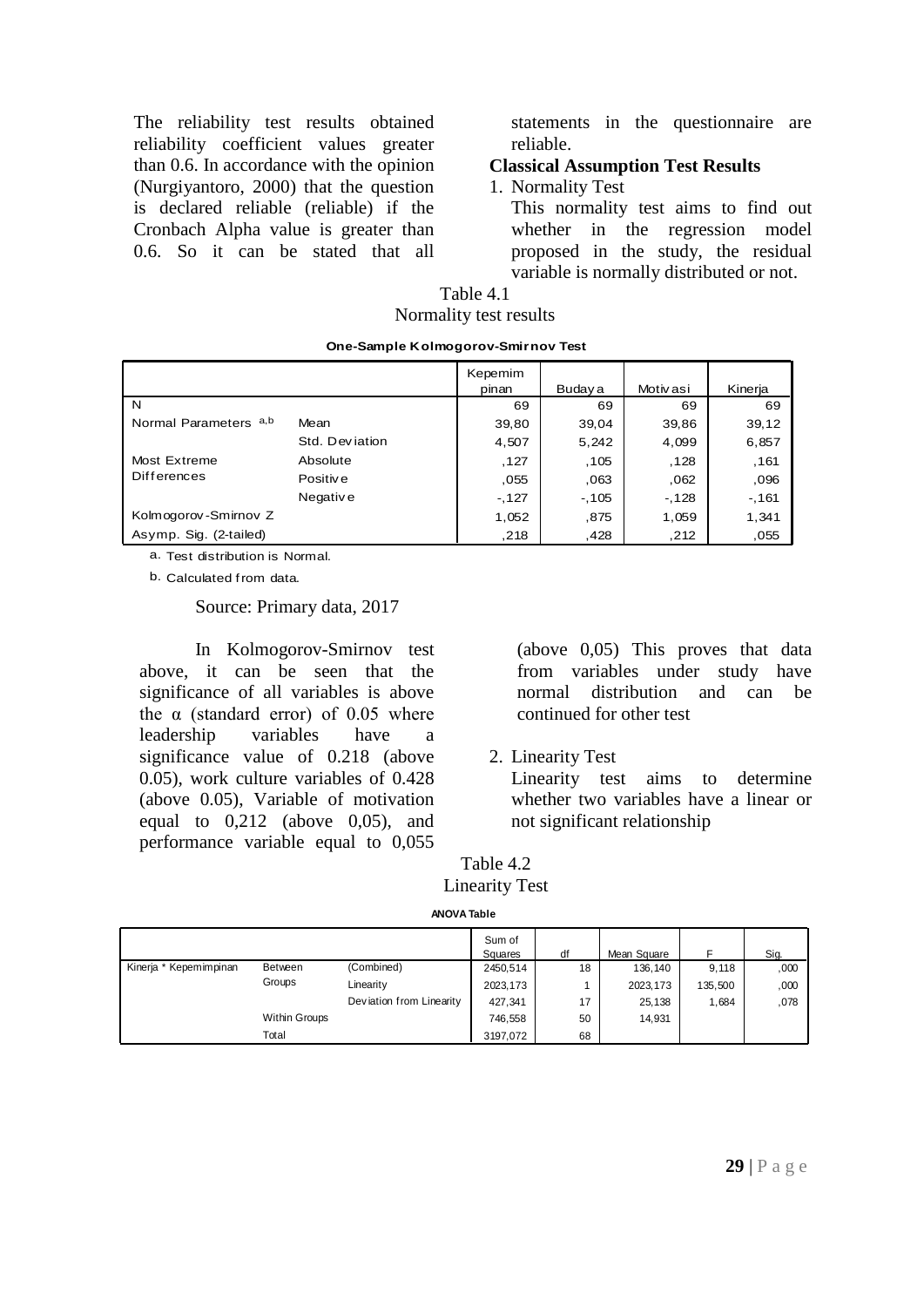| <b>ANOVA Table</b> |                      |                          |                   |    |             |        |      |  |
|--------------------|----------------------|--------------------------|-------------------|----|-------------|--------|------|--|
|                    |                      |                          | Sum of<br>Squares | df | Mean Square | F      | Sig. |  |
| Kinerja * Buday a  | Between              | (Combined)               | 2061,265          | 20 | 103,063     | 4,356  | ,000 |  |
|                    | Groups               | Linearity                | 1713,793          |    | 1713,793    | 72.426 | ,000 |  |
|                    |                      | Deviation from Linearity | 347,473           | 19 | 18,288      | ,773   | ,725 |  |
|                    | <b>Within Groups</b> |                          | 1135,807          | 48 | 23,663      |        |      |  |
|                    | Total                |                          | 3197,072          | 68 |             |        |      |  |

#### **ANOVA Table**

| <b>ANOVA Table</b> |                      |                          |                   |    |             |        |      |  |
|--------------------|----------------------|--------------------------|-------------------|----|-------------|--------|------|--|
|                    |                      |                          | Sum of<br>Squares | df | Mean Square | F      | Sig. |  |
| Kinerja * Motivasi | Between              | (Combined)               | 1475,276          | 17 | 86,781      | 2,570  | ,005 |  |
|                    | Groups               | Linearity                | 742,667           |    | 742,667     | 21,998 | ,000 |  |
|                    |                      | Deviation from Linearity | 732,609           | 16 | 45,788      | 1,356  | ,202 |  |
|                    | <b>Within Groups</b> |                          | 1721,796          | 51 | 33,761      |        |      |  |
|                    | Total                |                          | 3197.072          | 68 |             |        |      |  |

#### Source: Primary data, 2017

From the above output table, the value of significance = 0.078, 0.725 and 0.202 is greater than 0.05, because the significance is greater than 0.05 it can be concluded that between the variables of leadership, work culture, motivation and performance there is a significant linear relationship 3. Heteroscedasticity

Heteroscedasticity means the presence of unequal residual variation for all observations, or the presence of increasing residual variation in larger numbers of observations. The linear regression model assumes that the residual variant is constant or equal for various observations.

# Table 4.3 Heteroscedasticity Result

# **Scatterplot**

# **Regression Studentized Residual Bureau Studentized Residual Bureau Studentized Residual Bureau Studentized Residual Bureau Studentized Residual Bureau Studentized Residual Bureau Studentized Residual Bureau Studentized R** 2 0 -2 -4 **Dependent Variable: Kinerja**

**Regression Standardized Predicted Value**

Source: Primary data, 2017

## **30** | P a g e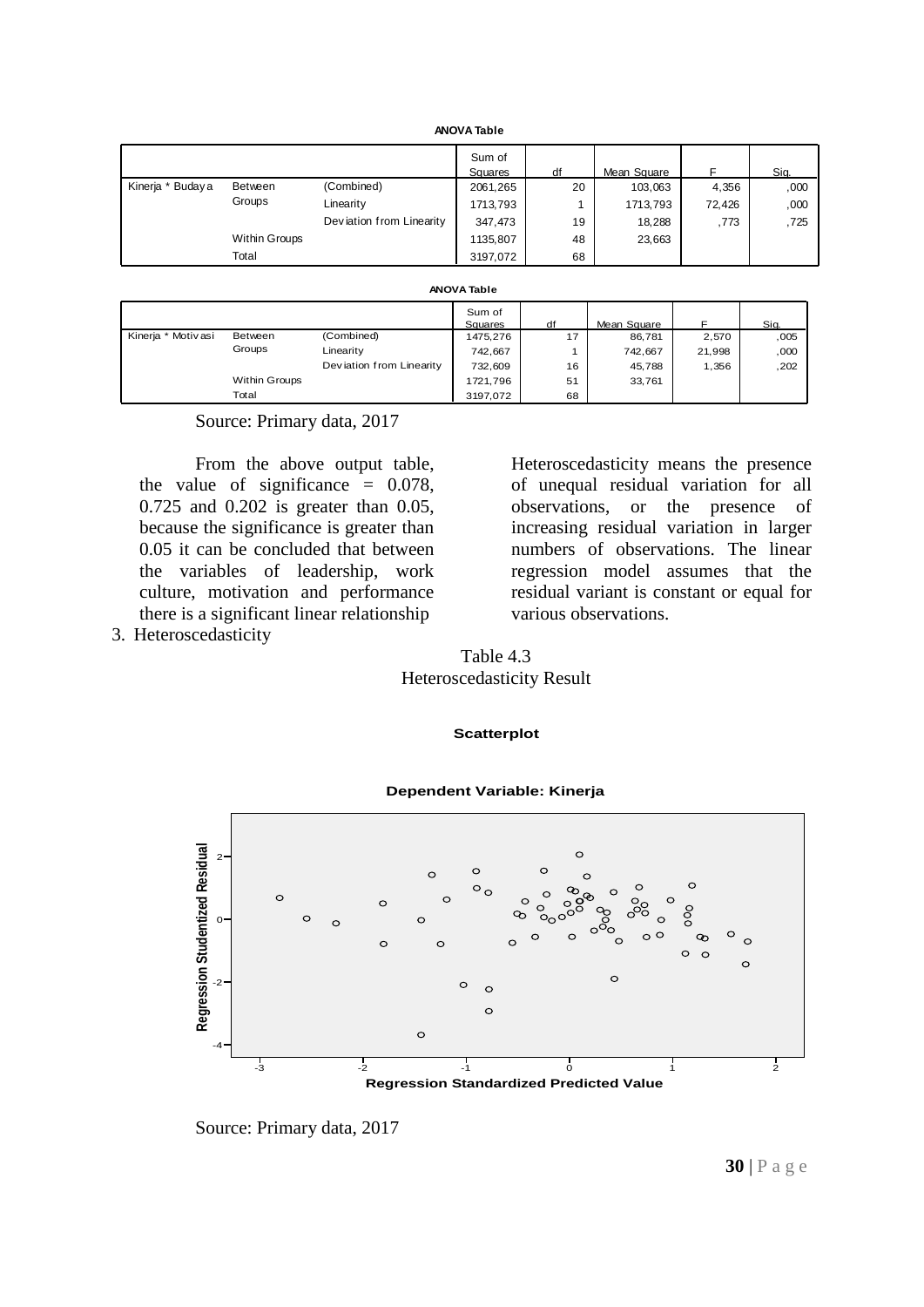From the above output it can be seen that the dots do not form a clear pattern, and the spots spread above and below the number 0 on the Y axis. So it can be concluded that there is no problem of heteroscedasticity in the regression model.

To find out how much influence of independent variables are variables of leadership variable, work culture and motivation to employee performance, Multiple Linear Regression Analysis is used. The calculation results using SPSS are as follows:

# **Multiple Linear Regression Analysis**

Tabel 4.4 Coefficients(a)

| $C$ oefficients $(a)$                                                                              |                                |          |            |        |          |       |           |       |  |
|----------------------------------------------------------------------------------------------------|--------------------------------|----------|------------|--------|----------|-------|-----------|-------|--|
| Coefficients <sup>a</sup>                                                                          |                                |          |            |        |          |       |           |       |  |
| Unstandardized<br>Standardized<br>Coef ficients<br>Coef ficients<br><b>Collinearity Statistics</b> |                                |          |            |        |          |       |           |       |  |
| Model                                                                                              |                                | в        | Std. Error | Beta   |          | Sig.  | Tolerance | VIF.  |  |
|                                                                                                    | (Constant)                     | $-5.277$ | 5,156      |        | $-1,023$ | ,310  |           |       |  |
|                                                                                                    | Kepemimpinan                   | .979     | ,200       | .644   | 4,890    | ,000  | ,301      | 3,327 |  |
|                                                                                                    | Buday a                        | .398     | ,179       | ,304   | 2,222    | ,030  | ,278      | 3,599 |  |
|                                                                                                    | <b>Motivasi</b>                | $-.254$  | ,171       | $-152$ | $-1,485$ | , 142 | ,500      | 2,002 |  |
|                                                                                                    | a. Dependent Variable: Kinerja |          |            |        |          |       |           |       |  |

Source: Primary data, 2017

**Y = -5,277 + 0,979 X1 + 0,398 X2 - 0,254 X3** 

From the above equation it is known how the influence of leadership variables, work culture and motivation on employee performance. The positive coefficient value (+) will show that the variable Y will change with changes proportional to the independent variable. While the coefficient with a negative sign (-) will indicate that the change in variable Y will be inversely proportional to the change in the independent variable.

#### **Hypothesis testing**

1. Hypothesis 1 (Test Statistic t)

Test t (Partial) in this research is used to know the influence of independent variable consisting of consist of leadership, work culture and motivation partially to employee performance. Table for df value of 65 with significant 5% is 2.00

Hypothesis Decision:

| Table 4.5                                    |  |
|----------------------------------------------|--|
| <b>Partial Regression Calculation Result</b> |  |

| Variabel Dependen : Kinerja |             |         |       |                    |                   |  |  |
|-----------------------------|-------------|---------|-------|--------------------|-------------------|--|--|
| Variabel Independen         | t-Statistic | t-tabel | Prob  | <b>Information</b> | <b>Hypothesis</b> |  |  |
| Kepemimpinan                | 4.890       |         | 0,000 | significant        | diterima          |  |  |
| Budava Keria                | 2.222       | ± 2.00  | 0,030 | significant        | diterima          |  |  |
| Motivasi                    | $-1.485$    |         | 0.142 | Tidak significant  | <b>Ditolak</b>    |  |  |

Source: Primary data, 2017

a. The Influence of Leadership on Performance

Based on the test results, it is obtained t-statistic results for leadership variables of 4.890 while the value of t-table of 2.00. Therefore the

value of tcount is bigger than ttable  $(4,890> 2,00)$ , it can be concluded that partially the leadership variable has a significant effect on employee performance, so the findings of this study support hypothesis 1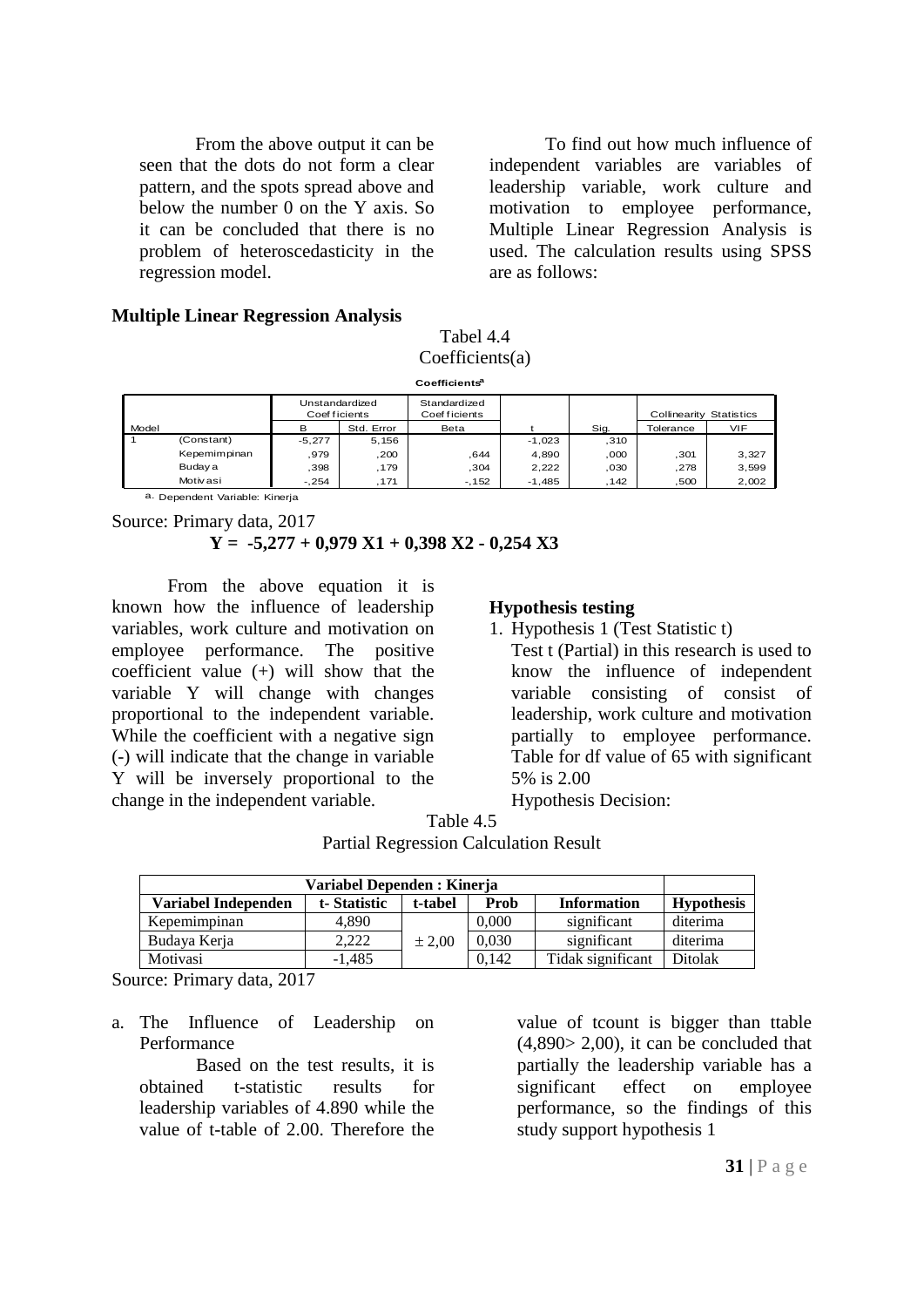b. The Influence of Work Culture on Performance

Based on the test results, it is obtained t-statistic results for work culture variables of 2.222 while the value of t-table of 2.00. Therefore the value of tcount is bigger than ttable  $(2,222> 2,00)$ , hence can be concluded that partially work culture variable have significant effect to employee performance, so findings of this research result support hypothesis 1 c. Effect of Motivation on Performance

Based on the test results, it is obtained t-statistic for motivation variable of -1.485 while the value of ttable of 2.00. Therefore, the value of tcount is greater than at -ttabel (-2,00  $\langle$ -1,485  $\langle$ 2.00), it can be concluded that the partial variable of motivation does not affect the performance of employees, so the findings of this study do not support hypothesis 1

2. Hypothesis 2 (Test Statistic F) Statistical test F in this study to show whether the variables consisting of the level of education, training, motivation and work culture have a simultaneous influence on employee performance. Anova test results (analysis of variance) can be presented in the following table:

Table 4.6 Result of the Analysis of Variants (ANOVA)

**ANOVA<sup>b</sup>**

| Model |            | Sum of<br>Squares | df | Mean Square |        | Sig.             |
|-------|------------|-------------------|----|-------------|--------|------------------|
|       | Regression | 2115,169          | з  | 705,056     | 42,359 | 000 <sup>a</sup> |
|       | Residual   | 1081,903          | 65 | 16.645      |        |                  |
|       | Total      | 3197.072          | 68 |             |        |                  |

a. Predictors: (Constant), Motiv asi, Kepemimpinan, Buday a

b. Dependent Variable: Kinerja

Source: Primary data, 2017

Based on the calculation, the obtained value of f-count of 42.359 while the ftabel of 2.75. Because fhitung is bigger than f-tabel (42,359> 2,75) hence there is influence simultaneously between leadership variable, work culture and motivation to dependent variable that is employee performance. In addition, the probability of fcount (Sig. F Change) is 0.000. Because the probability value fhitung below the value of 0.05 it can be concluded that the independent variables have an influence on the dependent variable. So the hypothesis stating that leadership, work culture and motivation simultaneously affect the performance of Field Agricultural Extension Workers at the Agricultural Service of Bondowoso regency proved true

# 3. Hypothesis 3

Hypothesis test in this research to show the dominant influence variable to the performance of Field Agricultural Extension Workers at the Agricultural Service of Bondowoso regency by looking at the independent variable which has the largest beta value (regression coefficient)

Based on the calculation results, the highest value of leadership regression coefficient is 0.979, it can be concluded that leadership variable (X1) has a dominant effect on employee performance. Thus, Ho is rejected and Ha accepted, so the findings of this study support hypothesis 3

4. Coefficient of Determination

Based on the test results from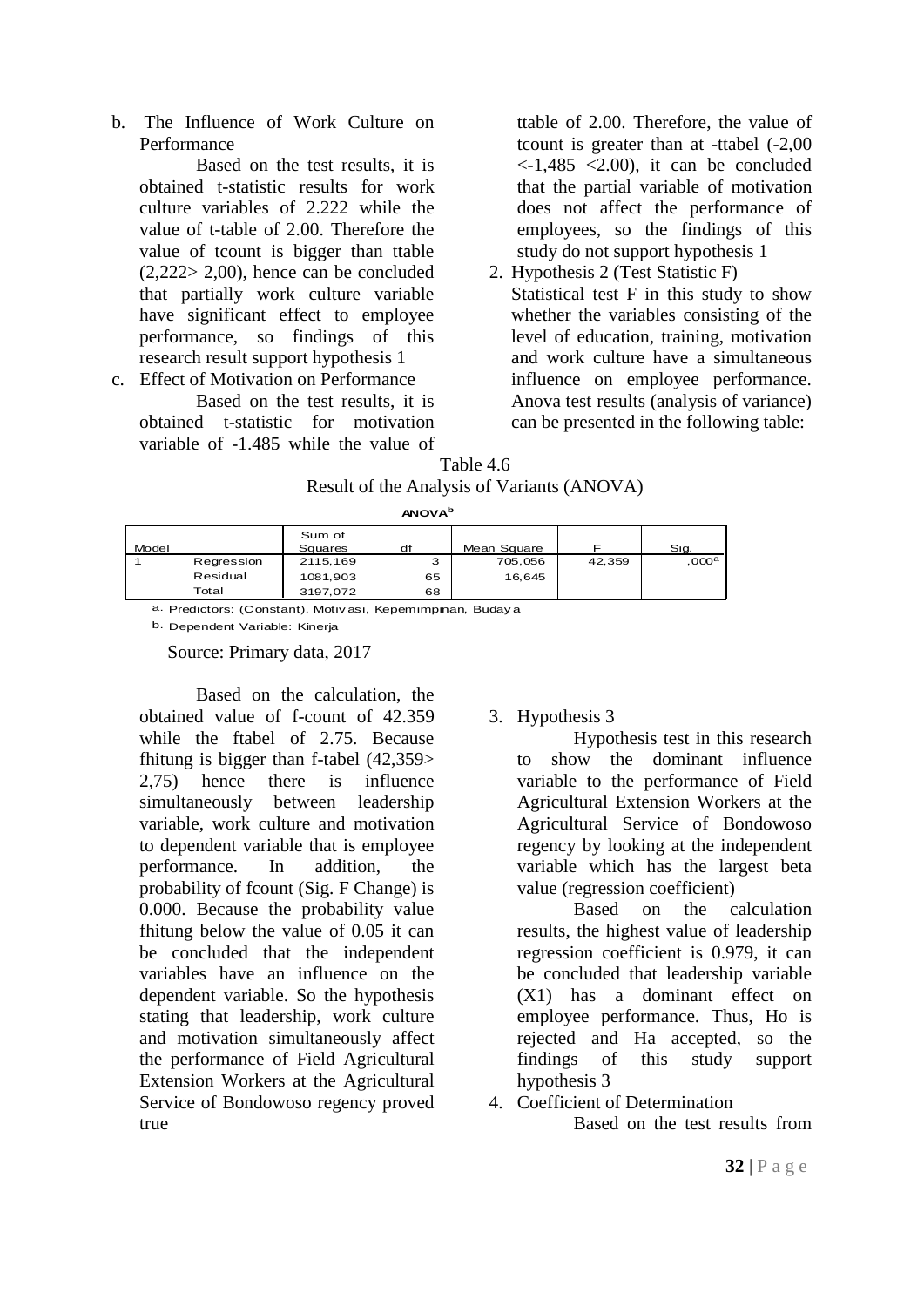the SPSS program, obtained the results of the coefficient of determination (R2) of 0.662 (66.2%). The value indicates that the percentage of influence that can be caused by independent variable that is leadership, work culture and motivation to dependent variable is employee performance. So the performance of Field Agricultural Extension Workers at the Agricultural Service of Bondowoso regency which influenced by three independent variable is equal to 66,2% while the rest that is equal to 33,8% influenced by other variable outside research

# **Interpretation of Research Results**

This study aims to analyze the influence of leadership, culture work and motivation on the performance of Field Agricultural Extension Workers at the Agricultural Service of Bondowoso regency.

1. The Influence of Leadership, Work Culture and Motivation on of Field Agricultural Extension Workers at the Agricultural Service of Bondowoso regency Partially

The regression coefficient of 0.979 leadership variable (X1) states that with the increase of leadership will improve employee performance in proportion to 0.979, the regression coefficient of work culture variable (X2) of 0.398 states that with the improvement of work culture can improve performance comparable with 0.398, regression coefficient of motivation variable X3) of -0.254 states that with increased motivation can decrease performance is proportional to 0.254.

a. Leadership

Based on the test conducted then it is obtained a picture that the leadership variable shows the results have a significant effect on employee performance. The results of this study indicate conformity with the theory of Rivai (2008) which states leadership is a process to influence other people, both within the organization and outside the organization to achieve the desired goals in a situation and certain conditions.

b. Culture Work

The result of regression coefficient test shows that culture work has significant effect to performance. Based on the results of these tests, it can be concluded that the second hypothesis that states work culture significant effect on proven performance. This means that if the work culture increases, it will improve the performance of Field Agricultural Extension Workers at the Agricultural Service of Bondowoso regency.

The results of this study indicate conformity with the theory of Gering, Supriyadi, and Triguno (2001: 7) which states that work culture is a philosophy based on a view of life based on the values that become the nature, habits, and also the drivers that are cultivated in a group that reflected in the attitude to behavior, ideals, opinions, views, and actions that manifest as work / workers.

3. Motivation

The result of regression coefficient test shows that motivation has no significant effect on performance. Based on the results of these tests, it can be concluded that the third hypothesis that states motivation has a significant effect on performance is not proven. This means that if the motivation increases, it will reduce the performance of Field Agricultural Extension Workers at the Agricultural Service of Bondowoso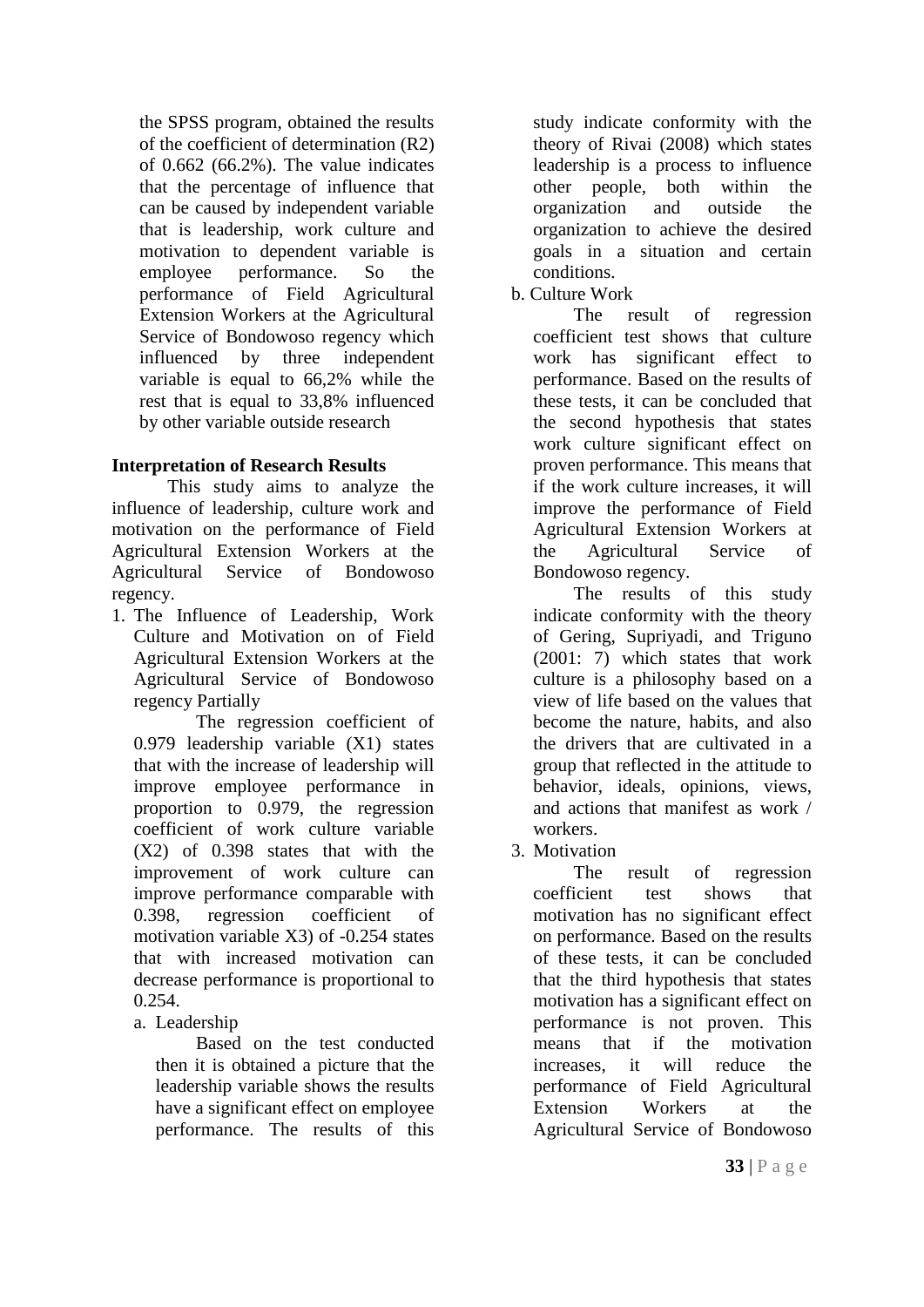regency.

The results of this study indicate that it is not in accordance with the theories of Gibson, Ivancevic and Donelly (Pupuh and Suryana, 2012) which states that motivation is a concept that describes the forces within individuals to initiate and direct behavior

2. The Influence of Leadership, Work Culture and Motivation to Performance of of Field Agricultural Extension Workers at the Agricultural Service of Bondowoso regency Simultaneously

Based on the calculation, the fcount value is 42.359 while the f-tabel walue is 2.75. Because f-count is bigger than f-tabel  $(42,359 > 2,75)$  hence Ho is rejected and Ha accepted which states that there is influence simultaneously between independent variable which consist of leadership, work culture and motivation to dependent variable that is employee performance. In addition, the probability of f-count (Sig. F Change) is 0.000. Because the probability value fhitung below the value of 0.05 it can be concluded that the independent variables have an influence on the dependent variable.

The phenomenon that becomes a problem at the Agriculture Service is not all Field Agricultural Extension has the performance as expected, both in quality, quantity and efficiency of work time in realizing the vision and mission itself. Firm leadership is also not enough to improve the performance of this unit. This can be seen when there is a new leader who also change the policies so that will affect the performance of extension workers. Some counselors have shown good performance along with the leadership replacement, but some are not performing as expected.

This is related to the lack of motivation of the Field Agricultural Extension and there is also a high motivation both inside and outside of the Field Agricultural Extension itself, so that the performance of the Field Agricultural Extension workers who has less motivation will decrease. These three factors have greater influence on the performance of the Field Agricultural Extension of the Agriculture Service Unit

# **CONCLUSIONS AND SUGGESTIONS Conclusion**

Based on data analysis and discussion of research results, it can be concluded that

- 1. The first hypothesis which states that the variables of leadership, culture work and motivation have an influence on the performance of Field Agricultural Extension Workers at the Agricultural Service of Bondowoso regency partially. The three variables studied, leadership and culture work variables affect the performance because the value of tcount is greater than the ttable (2.00), while the motivation variable has no significant effect on the performance.
- 2. The second hypothesis which states that the variables of leadership, culture work and motivation have an influence on the performance of Field Agricultural Extension Workers at the Agricultural Service of Bondowoso regency simultaneously. All three variables have an effect simultaneously or together on achievement. It can be known by looking at the value of f-count of 42.359 while the f-tabel of 2.75. Because fcount is bigger than f-tabel (42,359> 2,75) hence can be concluded that variable of leadership variable, culture work and motivation have influence to employee performance variable simultaneoustly.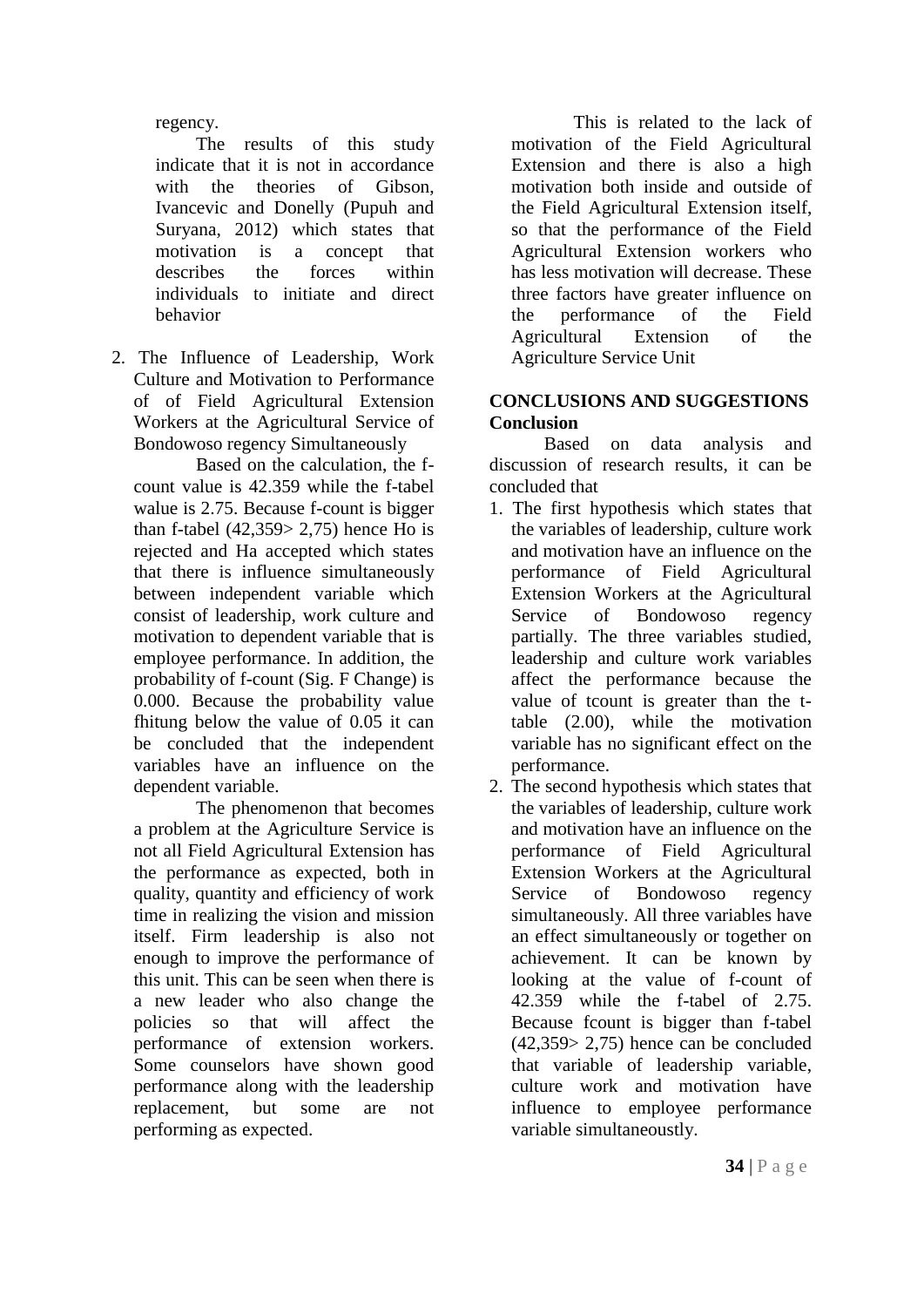3. The third hypothesis states that leadership variables have a dominant influence on the performance of Field Agricultural Extension Workers at the Agricultural Service of Bondowoso regency. Based on the calculation results, the highest value of leadership regression coefficient is 0.979, it can be concluded that leadership variable (X1) has a dominant effect on employee performance

# **Implications**

Based on the conclusion of the research results, it can be obtained the implications of this study. This research is not in accordance with theoretical and empirical foundation which states that motivation has a significant effect on performance, while in this study motivation has no significant effect on performance.

The final result of this research that is in order to improve performance, leadership and work culture also have to be improved, but for motivation to be lowered. This is in accordance with the concept of human resource development.

## **Suggestion**

Based on the conclusion of the research results, it can be submitted some suggestions that are expected to be useful for practical interests and further interests.

- 1. Research finds that leadership has a significant effect on performance in a positive direction. Based on these findings, it is suggested to the Agriculture Service of Bondowoso regency to improve the performance of field agricultural extension workers by prioritizing the ability to complete the assigned tasks, then the second priority is reliable in work, the third priority is the ability to work together to overcome the work.
- 2. Research finds that work culture has a significant effect on performance with positive direction. Based on these findings, it is suggested to the

Agriculture Service of Bondowoso regency to improve the performance of field agricultural extension workers can be can be achieved by prioritizing the work culture of field agricultural extension workers to better overcome the work.

- 3. The study found that motivation had no significant effect on performance with negative direction. Therefore, it is suggested to the Agriculture Service of Bondowoso regency to increase the motivation of field agricultural extension workers to be increased intrinsic motivation and extrinsic motivation. Intrinsic motivation can be about caring for the job, giving the job a chance to learn something new, and the job can attract interest. Then extrinsic motivation can be the need of money, work for getting paid, and working because of encouragement from the family.
- 4. For other researchers related to this research, there are still opportunities to develop models in different settings by expanding the number of samples and research locations, so that broader generalizations can be made.

# **BIOGRAPHY**

- Fathurrohman, Pupuh dan Aa Suryana. 2012. Penyuluh pertanian Profesional. Bandung: PT Refika Aditama.
- Gibson, James L. John M. Ivancevich dan James H. Donnelly, Jr. 2007. Organizations. McGraw- Hill Companies Inc. Boston.
- Gering, Supriyadi dan Triguno. 2001. Budaya Kerja Organisasi Pemerintah. Jakarta
- Hasibuan, Malayu S.P, 2005. Manajemen Sumber Daya Manusia, Jakarta: Penerbit Bumi Aksara.
- Martono, Nanang. 2010. Statistik Sosial Teori dan Aplikasi Program SPSS.